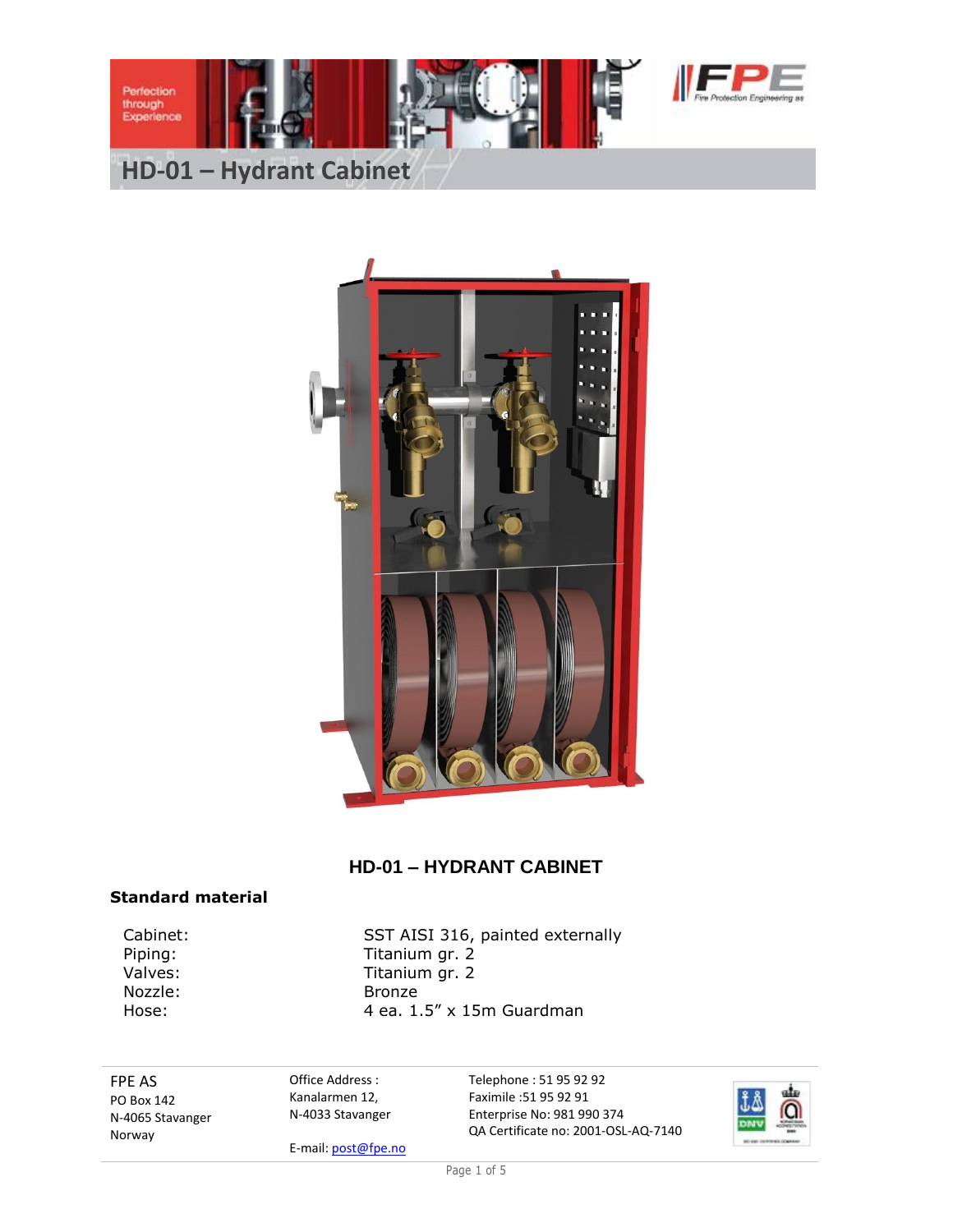

#### **Installation**

Mount: Bolt to Deck

#### **Operation**

Remove and uncoil hose laying it smoothly on the deck. Connect to nozzle and hydrant valve. Keep nozzle closed and slowly open hydrant valve to fill hose prior to operation.

#### **Options**

| Piping:  | • Cunifer CU 90/10 w/ Alubronze valves<br>• Super Duplex Stainless Steel                                   |
|----------|------------------------------------------------------------------------------------------------------------|
| Cabinet: | • Inlet on left or right side<br>• Door swing right or left<br>• Insulation<br>• Heater (Zone 1 Certified) |
| Hose:    | • Size and Length $*$<br>• Hose Couplings                                                                  |
| Nozzle:  | • Project Preference                                                                                       |
| Mount:   | • Seal weld w/ 309 filler wire (316SS to C.S.)                                                             |
|          |                                                                                                            |

\* Modifying the hose size and length may increase the size of the cabinet.

| <b>Working pressure:</b> | 20 barg (290 psig) |
|--------------------------|--------------------|
| <b>Test pressure:</b>    | 30 barg (435 psig) |

FPE AS PO Box 142 N-4065 Stavanger Norway

Office Address : Kanalarmen 12, N-4033 Stavanger

E-mail: post@fpe.no

Telephone : 51 95 92 92 Faximile :51 95 92 91 Enterprise No: 981 990 374 QA Certificate no: 2001-OSL-AQ-7140

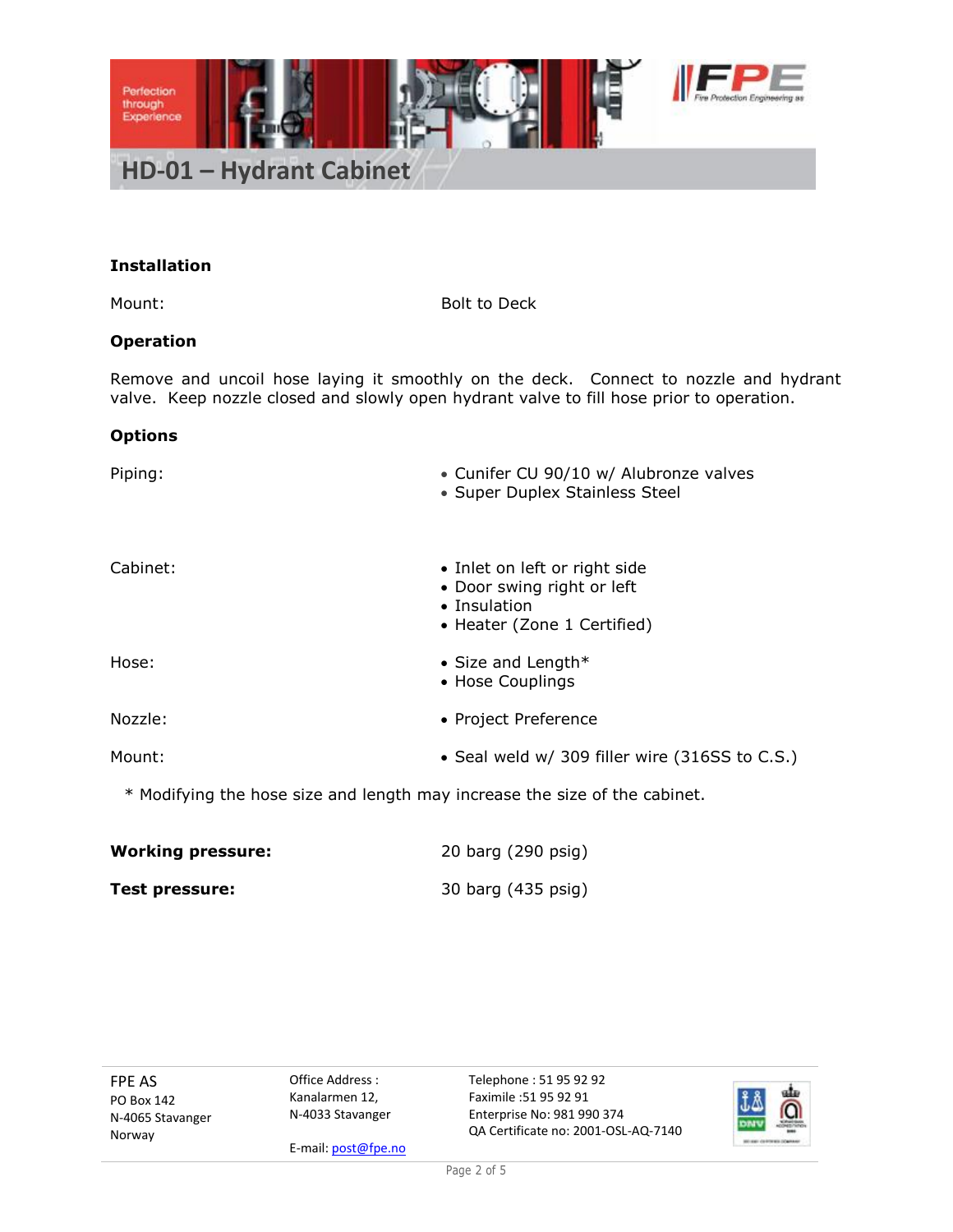

|  | Table 1: HD-01 Dimension and Weight Data |  |
|--|------------------------------------------|--|
|--|------------------------------------------|--|

| Type    | Cabinet | Cabinet | Cabinet | Drv    |
|---------|---------|---------|---------|--------|
|         | Length  | Height  | Depth   | Weight |
|         | (mm`    | (mm)    | (mm)    | (kg)   |
| $HD-01$ | 700     | 1300    | 700     | 195    |

### **Table 2: HD-01 Flow Data**

|        | <b>Hydrant Inlet Pressure</b>  | HD-01                                                               | $HD-01$           |
|--------|--------------------------------|---------------------------------------------------------------------|-------------------|
|        |                                | w/ 95 gpm nozzle                                                    | w/ 125 gpm nozzle |
|        |                                |                                                                     |                   |
|        | barg (psig)                    | lpm (gpm)                                                           | lpm (gpm)         |
|        | 6(87)                          | 283 (75)                                                            | 340 (90)          |
|        | 8(116)                         | 327 (86)                                                            | 393 (104)         |
|        | 10 (145)                       | 366 (97)                                                            | 439 (116)         |
| Notes: |                                |                                                                     |                   |
|        |                                | 1. Calculated with a single 15m hose and hydrant valve fully opened |                   |
|        | (i.e. non-pressure regulated). |                                                                     |                   |
| 2.     |                                | Nozzle ratings imply XX gpm at 100 psi (7barg) nozzle inlet         |                   |
|        | pressure.                      |                                                                     |                   |
|        |                                | 3. FPE recommends the nozzle be safely operated between 7 barg      |                   |
|        |                                | (100 psig) and 3.5 barg (50 psig) to limit reaction forces while    |                   |

FPE AS PO Box 142 N-4065 Stavanger Norway

Office Address : Kanalarmen 12, N-4033 Stavanger

ensuring adequate flow.

E-mail: post@fpe.no

Telephone : 51 95 92 92 Faximile :51 95 92 91 Enterprise No: 981 990 374 QA Certificate no: 2001-OSL-AQ-7140

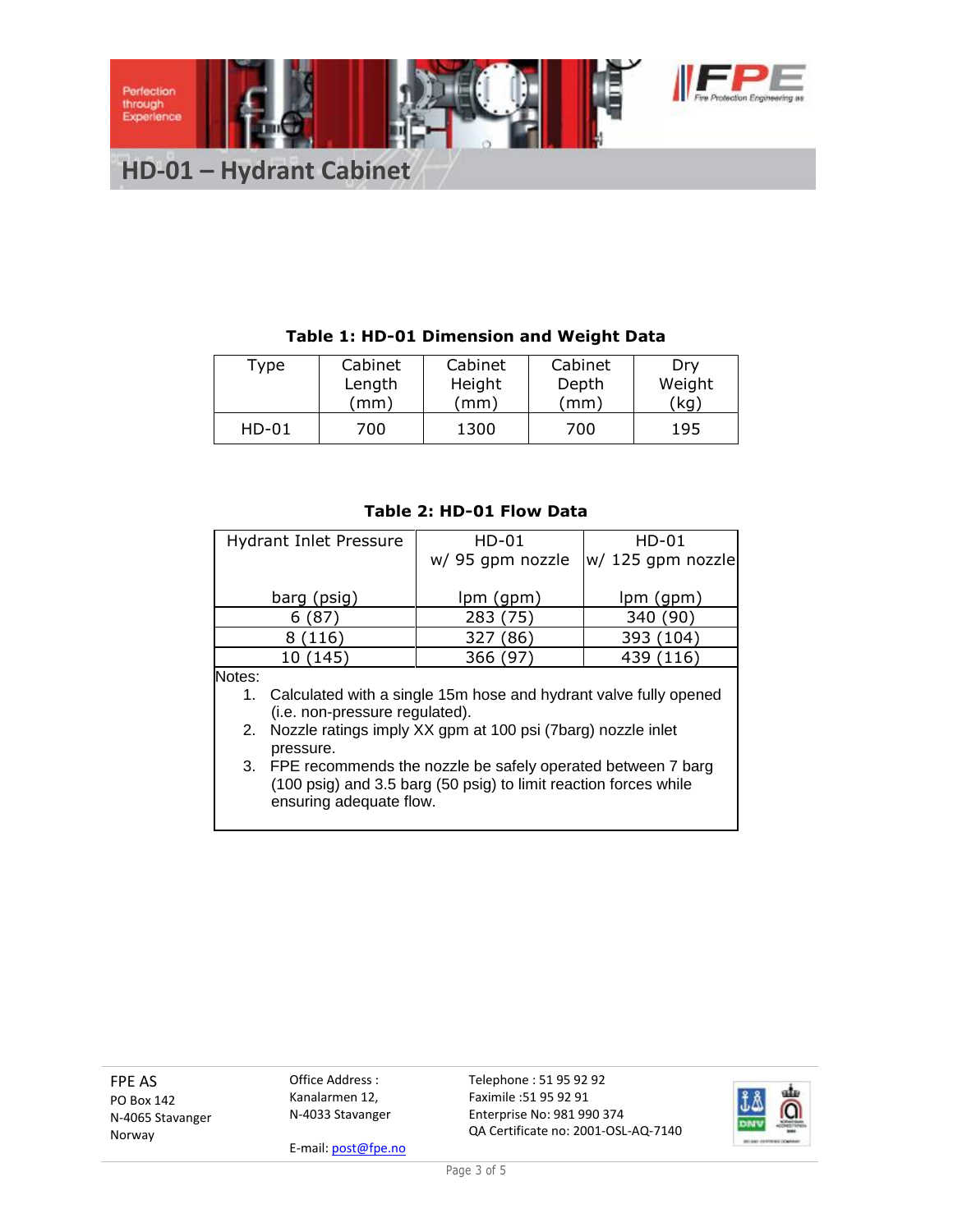

**P&ID**



Note: The heater is an option.

i.

| Office Address :<br><b>FPE AS</b><br>Kanalarmen 12,<br>PO Box 142<br>N-4033 Stavanger<br>N-4065 Stavanger<br>Norway<br>E-mail: $post@fpe.no$ | Telephone: 51 95 92 92<br>Faximile :51 95 92 91<br>Enterprise No: 981 990 374<br>QA Certificate no: 2001-OSL-AQ-7140 | ö |
|----------------------------------------------------------------------------------------------------------------------------------------------|----------------------------------------------------------------------------------------------------------------------|---|
|----------------------------------------------------------------------------------------------------------------------------------------------|----------------------------------------------------------------------------------------------------------------------|---|